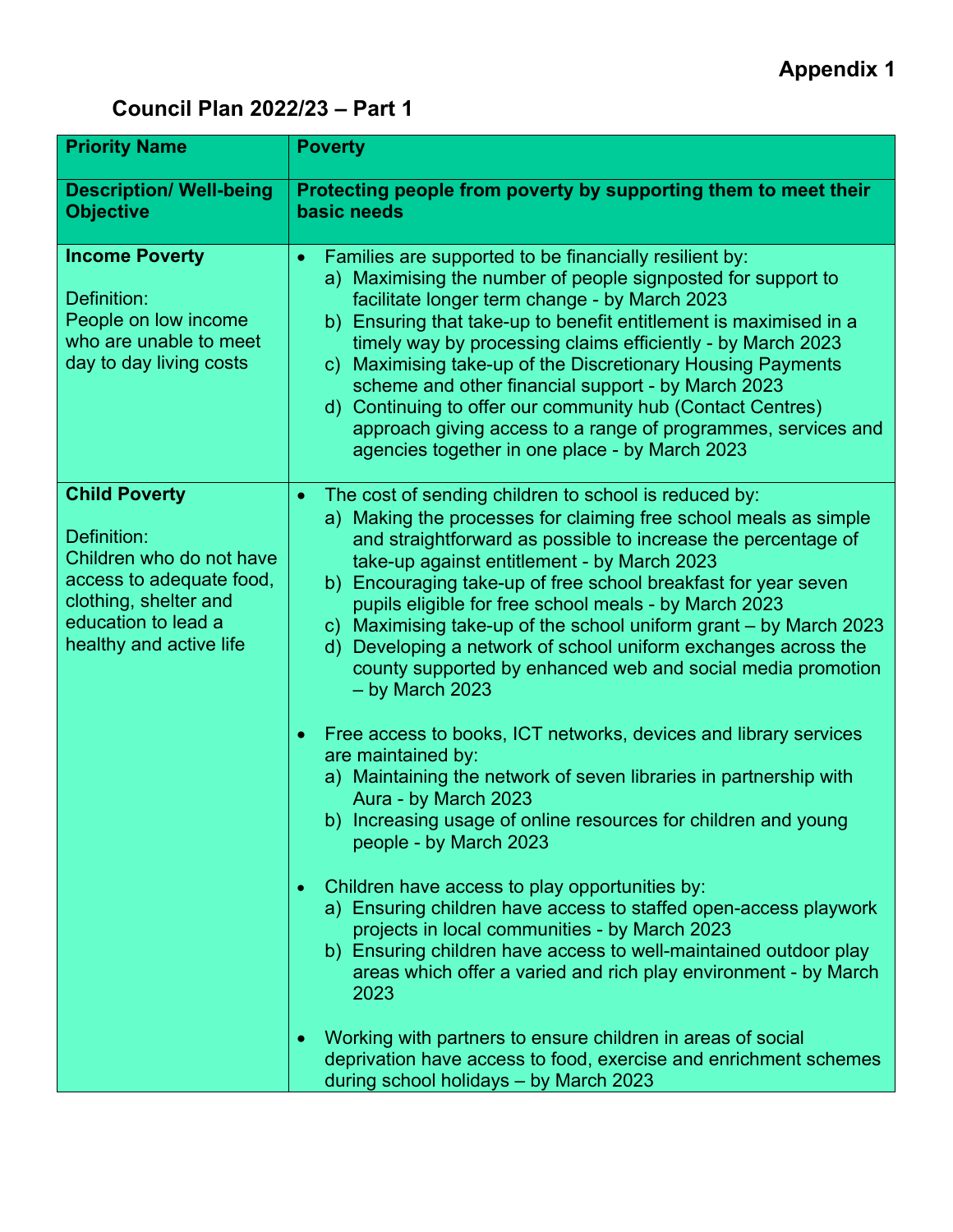|                                                                                                                                                                                                                                                                                 | Ensuring children have the opportunity to access meaningful<br>$\bullet$<br>community sports programmes (which impact on a range of issues<br>including anti-social behaviour, child sexual exploitation, drug and<br>alcohol prevention and County Lines) - by March 2023<br>Providing children with access to well-maintained outdoor play<br>$\bullet$<br>areas which offer a varied and rich play environment - by March<br>2023<br>Maintaining access to Free Swimming to help tackle health<br>$\bullet$<br>inequalities - by March 2023                                          |
|---------------------------------------------------------------------------------------------------------------------------------------------------------------------------------------------------------------------------------------------------------------------------------|-----------------------------------------------------------------------------------------------------------------------------------------------------------------------------------------------------------------------------------------------------------------------------------------------------------------------------------------------------------------------------------------------------------------------------------------------------------------------------------------------------------------------------------------------------------------------------------------|
| <b>Food Poverty</b><br>Definition:<br>People who are not able<br>to access food that meets<br>their daily nutritional<br>needs and requirements                                                                                                                                 | Everyone in Flintshire has access to affordable, good fresh food by:<br>$\bullet$<br>a) Developing a "Well Fed at Home service" - by December 2022<br>b) Continuing to develop delivery of a "Hospital to Home" meals<br>service - by March 2023<br>c) Introducing a transported and delivered food service "Mobile"<br>Meals" to those who are vulnerable - by March 2023                                                                                                                                                                                                              |
| <b>Fuel Poverty</b><br>Definition:<br><b>Households that have</b><br>higher than average fuel<br>costs and meeting those<br>costs will cause them to<br>experience poverty<br><b>Affordable and accessible</b><br>housing<br><b>Personal and Community</b><br><b>Well-being</b> | Reducing the risk of fuel poverty for residents by increasing the<br>$\bullet$<br>energy efficiency of homes - by March 2023 Linked to Affordable<br>and accessible housing<br>Engaging, supporting and referring vulnerable households to<br>$\bullet$<br>reduce fuel poverty and improve health and wellbeing - by March<br>2023 Linked to Personal and Community Well-being                                                                                                                                                                                                          |
| <b>Digital Poverty</b><br>Definition:<br>Inability to interact fully in<br>a digital world when,<br>where and how an<br>individual needs to.                                                                                                                                    | Support people to use digital technology through promotion of<br>$\bullet$<br>suitable training to develop digital skills and confidence in the<br>communities we serve - by March 2023<br>Provide free of charge public access to the internet and devices<br>$\bullet$<br>where necessary at Flintshire Connects Centres and Aura library<br>services - by March 2023<br>Increasing loans of devices through the Aura Digital Access<br>$\bullet$<br>Scheme - by March 2023<br>Increasing take-up of digital learning opportunities supported by<br>$\bullet$<br>Aura - by March 2023 |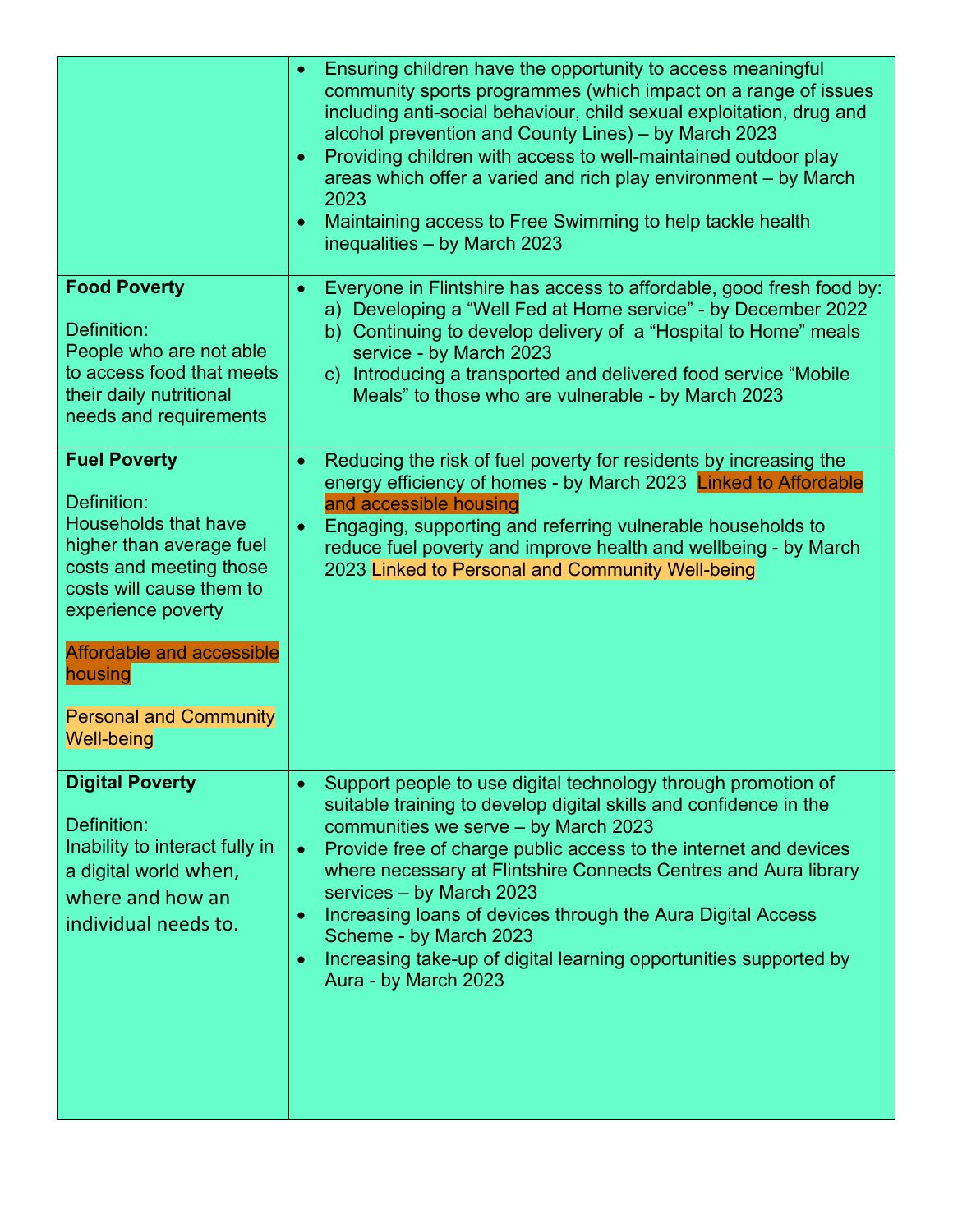| <b>Priority Name</b>                                                                                                                                                                                                                        | <b>Affordable and Accessible Housing</b>                                                                                                                                                                                                                                                                                                                                                                                                                                                                                                                                                                                                                                                                                                                                                                                                                                                                                                                                             |
|---------------------------------------------------------------------------------------------------------------------------------------------------------------------------------------------------------------------------------------------|--------------------------------------------------------------------------------------------------------------------------------------------------------------------------------------------------------------------------------------------------------------------------------------------------------------------------------------------------------------------------------------------------------------------------------------------------------------------------------------------------------------------------------------------------------------------------------------------------------------------------------------------------------------------------------------------------------------------------------------------------------------------------------------------------------------------------------------------------------------------------------------------------------------------------------------------------------------------------------------|
| <b>Description/ Well-being</b><br><b>Objective</b>                                                                                                                                                                                          | Housing in Flintshire meeting the needs of our residents and<br>supporting safer communities                                                                                                                                                                                                                                                                                                                                                                                                                                                                                                                                                                                                                                                                                                                                                                                                                                                                                         |
| <b>Housing support and</b><br>homeless prevention<br>Definition:<br>Offering support to<br>people to retain their<br>housing and live well and<br>avoiding homelessness                                                                     | Commissioning a wide range of housing related support that meets<br>$\bullet$<br>the needs of the people of Flintshire - by March 2023<br>Promoting housing support and homeless prevention services with<br>$\bullet$<br>our residents and partners - by March 2023<br>Ensuring a multi-agency partnership approach to homeless<br>$\bullet$<br>prevention and develop a culture where homelessness is<br>"everyone's business" - by March 2023<br>Ensuring when homelessness does occur it is rare, brief and non-<br>$\bullet$<br>recurring - by March 2023<br>Developing and extending our Housing First and Rapid Rehousing<br>$\bullet$<br>approaches for those who do experience homelessness - by March<br>2023<br>Remodelling the "emergency beds" Homeless Hub accommodation<br>offer and service delivery - by March 2023<br>Exploring opportunities to develop a young person's homeless hub<br>$\bullet$<br>offering accommodation and support services - by March 2023 |
| <b>Housing Needs and</b><br><b>Housing Options</b><br>Definition:<br>Helping people to explore<br>their housing options so<br>they can access the right<br>homes to meet their<br>needs<br><b>Poverty</b>                                   | Promoting the Single Access Route to Housing (SARTH), Common<br>$\bullet$<br>Housing Register, Affordable Housing Register and Housing<br>Support Gateway within the community and with professionals - by<br><b>March 2023</b><br>Developing self-service approaches that enable people to identify<br>$\bullet$<br>their own housing options through online support - by March 2023<br>Piloting a risk assessment process to identify pre tenancy support<br>$\bullet$<br>needs to reduce risk of tenancy failure - by March 2023 Linked to<br>Poverty<br>Reviewing our sheltered housing stock to ensure that it continues to<br>meet the needs and aspirations of current and prospective tenants -<br>by March 2023                                                                                                                                                                                                                                                             |
| <b>Social Housing</b><br>Definition:<br><b>Working with housing</b><br>partners to develop and<br>invest in affordable<br>housing - with modern<br>methods of construction,<br>and a commitment<br>towards carbon neutral<br><b>Poverty</b> | Working with housing association partners to build new social<br>housing properties and additional affordable properties - by March<br>2023<br>Increasing the Council's housing portfolio by building social housing<br>properties and affordable properties for North East Wales (NEW)<br>Homes - by March 2023<br>Ensuring that the Council's housing stock meets the Welsh Housing<br>Quality Standard and achieves a minimum SAP energy efficiency<br>rating of 65 - by December 2022 Linked to Green and Environment<br>Developing plans for the de-carbonisation of Council homes in line<br>$\bullet$<br>with Welsh Government guidance to ensure their thermal efficiency<br>is optimised and the cost of heating homes are minimised - by<br>March 2023 Linked to Green and Environment, Linked to Poverty                                                                                                                                                                  |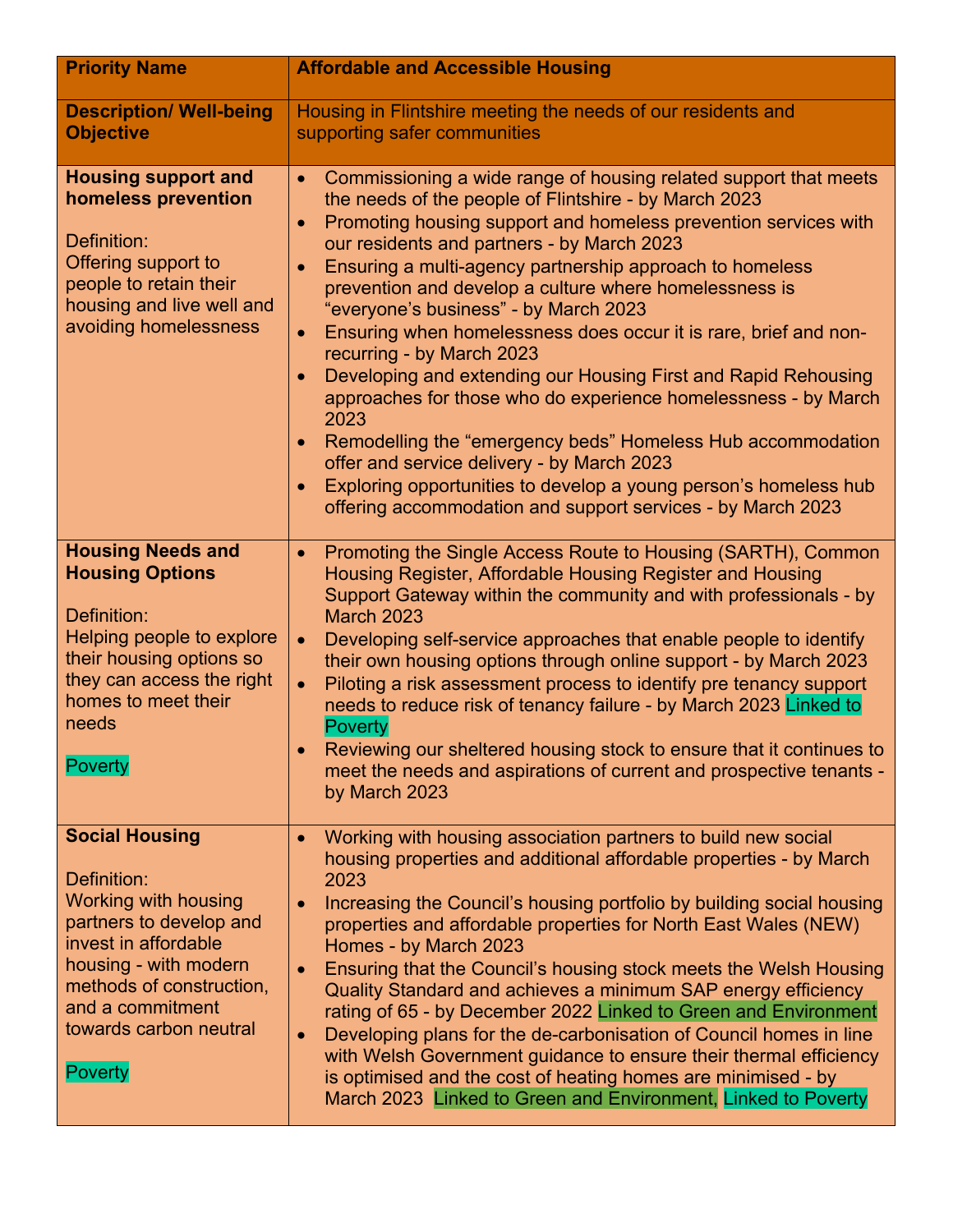| <b>Green and Environment</b>                                                                                                                                                                                    | Working with residents to ensure our communities are well<br>$\bullet$<br>managed, safe, and sustainable places to live - by March 2023<br><b>Linked to Green and Environment</b><br>Supporting our tenants to access technology and create sustainable<br>$\bullet$<br>digital communities - by March 2023 Linked to Poverty<br>Listening to our tenants and working with them to improve our<br>$\bullet$<br>services, homes and communities - by March 2023                                                                                                                                                                                                                                                                                                                                             |
|-----------------------------------------------------------------------------------------------------------------------------------------------------------------------------------------------------------------|------------------------------------------------------------------------------------------------------------------------------------------------------------------------------------------------------------------------------------------------------------------------------------------------------------------------------------------------------------------------------------------------------------------------------------------------------------------------------------------------------------------------------------------------------------------------------------------------------------------------------------------------------------------------------------------------------------------------------------------------------------------------------------------------------------|
| <b>Private Rented Sector</b><br>Definition:<br>Supporting the private<br>sector to raise standards<br>in the management and<br>condition of housing and<br>promote tenancy<br>sustainment in our<br>communities | Engaging with private sector tenants, giving them a voice and<br>$\bullet$<br>responding to their needs - by March 2023<br>Working in partnership with landlords and private sector agents to<br>better understand their needs - by March 2023<br>Developing a "landlord offer" that encourages landlords to work with<br>$\bullet$<br>the Council to raise standards of property management and<br>condition of homes where needed - by March 2023<br>Improving access to private sector properties for those who are<br>$\bullet$<br>homeless, at risk of homeless and in housing need - by March 2023<br>Mapping Houses of Multiple Occupation (HMO's) across Flintshire<br>$\bullet$<br>to ensure legal minimum housing standards are met and to improve<br>residents' quality of life - by March 2023 |
| <b>Empty Properties</b><br>Definition:<br><b>Bringing empty homes</b><br>back into use to enhance<br>the local housing market<br>and improve our local<br>communities<br>Economy                                | Bringing empty homes back into use thorough the Empty Homes<br>$\bullet$<br>Loan - by March 2023<br>Exploring opportunities to develop a project management service<br>$\bullet$<br>for non-commercial landlords to encourage take up of the Empty<br>Home Loan Scheme - by March 2023<br>Targeting 'problem' empty homes in our communities and using<br>$\bullet$<br>enforcement powers where appropriate to improve our communities<br>and increase housing supply - by March 2023<br>Exploring opportunities to maximise housing and revitalise our<br>$\bullet$<br>towns through the redevelopment of the High Street - by March<br>2023 Linked to Economy                                                                                                                                            |
| <b>Priority Name</b>                                                                                                                                                                                            | <b>Green Society and Environment</b>                                                                                                                                                                                                                                                                                                                                                                                                                                                                                                                                                                                                                                                                                                                                                                       |
| <b>Description/ Well-being</b><br><b>Objective</b>                                                                                                                                                              | Limiting the impact of the Council's services on the natural environment<br>and supporting the wider communities of Flintshire to reduce their own<br>carbon footprint.                                                                                                                                                                                                                                                                                                                                                                                                                                                                                                                                                                                                                                    |
| <b>Carbon Neutrality</b><br>Definition:<br>A net carbon zero<br>Council by 2030 and<br>supporting wider<br>decarbonisation actions<br>across the County,<br>making this central to<br>Covid-19 recovery         | Gathering information on annual Council greenhouse gas emissions<br>to submit to Welsh Government and the Carbon Programme Board<br>- by June 2022<br>Reviewing the procurement policy to reduce greenhouse gas<br>$\bullet$<br>emissions from suppliers - by March 2023<br>Developing plans towards net zero carbon for our assets in line with<br>Welsh government guidance' - by March 2023<br>Working with Flintshire's leisure and culture trust partners to reduce<br>$\bullet$<br>carbon emissions - by March 2023                                                                                                                                                                                                                                                                                  |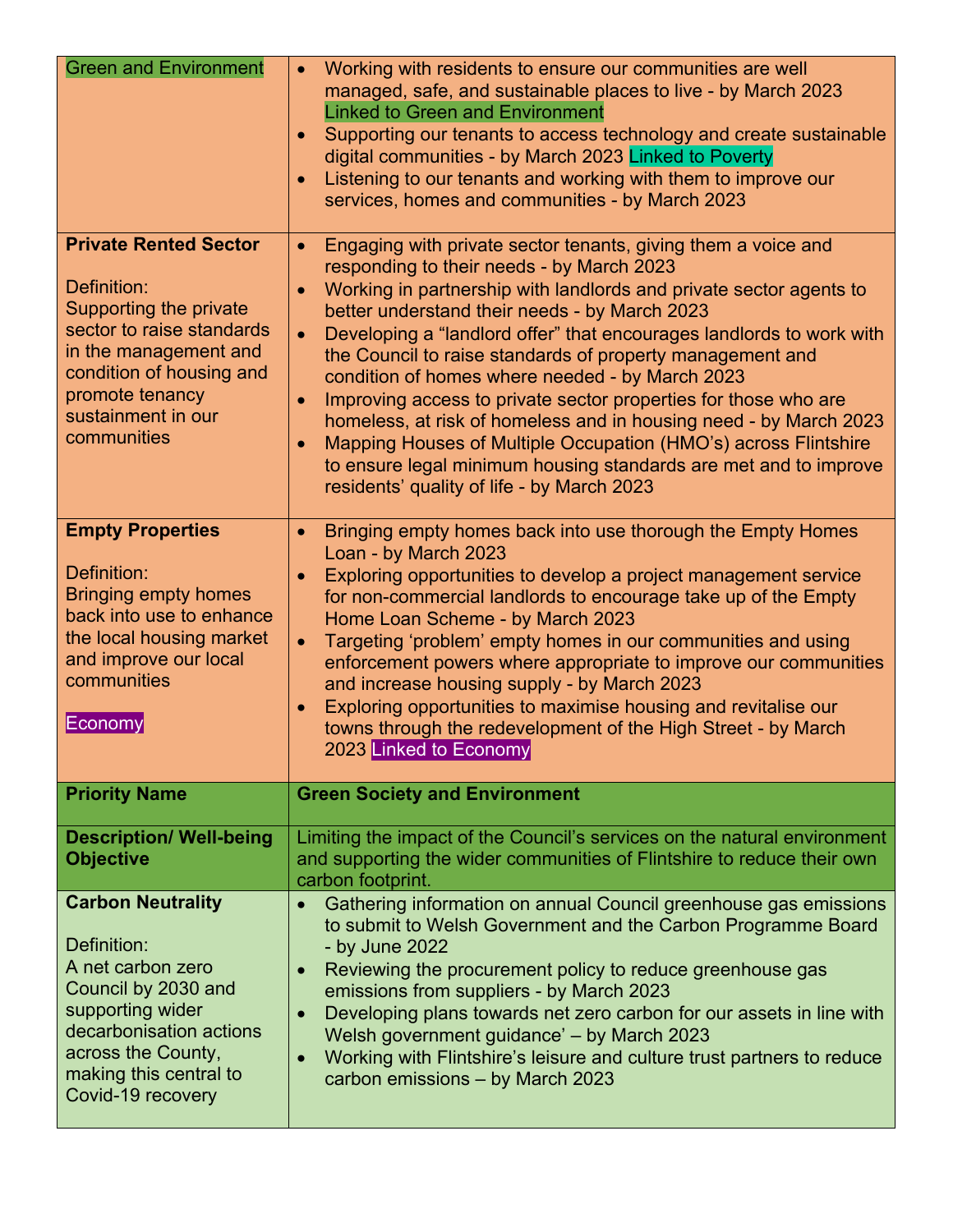| <b>Climate Change</b><br><b>Adaptation</b><br>Definition:<br>Be more resilient to the<br>changes that have<br>happened due to climate<br>change and prepare for<br>predicted future change                      | $\bullet$<br>$\bullet$ | Carrying out flood investigation and alleviation - March 2023<br>Assessing the feasibility of schemes within land assets for resisting<br>flood and drought while enhancing biodiversity and increasing<br>carbon storage - March 2023                |
|-----------------------------------------------------------------------------------------------------------------------------------------------------------------------------------------------------------------|------------------------|-------------------------------------------------------------------------------------------------------------------------------------------------------------------------------------------------------------------------------------------------------|
| <b>Fleet Strategy</b><br>Definition:<br><b>Reducing the</b><br>environmental impact of<br>our fleet                                                                                                             | $\bullet$              | Converting the authority's fleet to electric and alternative fuels<br>(hydrogen etc) - by March 2023                                                                                                                                                  |
| <b>Green Environment</b><br><b>Definition:</b><br><b>Enhance and increase</b><br>biodiversity and trees to<br>deliver multiple benefits<br>for people, wildlife and<br>the environment.                         | $\bullet$<br>$\bullet$ | Delivering an increase in canopy cover as part of the Urban Tree<br>and Woodland Plan - by March 2023<br>Enhancing the natural environment through the delivery of the<br>Section 6 Environment Act Wales biodiversity duty - by March 2023           |
| <b>Green Access</b><br><b>Definition:</b><br>The promotion, good<br>management and<br>protection of our green<br>spaces to deliver multiple<br>benefits to the<br>environment and our<br>residents and visitors | $\bullet$<br>$\bullet$ | Exploring opportunities to develop the Flintshire Coast Park – by<br><b>March 2023</b><br>Undertaking scoping work to look at the formal establishment of a<br>Regional Park - by March 2023                                                          |
| <b>Renewable Energy</b><br>Definition:<br>The promotion and<br>support of renewable<br>energy opportunities<br>across the Council Estate<br>and wider communities.<br>Economy                                   | $\bullet$<br>$\bullet$ | Assessing the feasibility of renewable energy and land assets and<br>link to wider carbon ambitions - by September 2022<br>Agreeing appropriate investment strategy for future renewable<br>energy developments - by September 2022 Linked to Economy |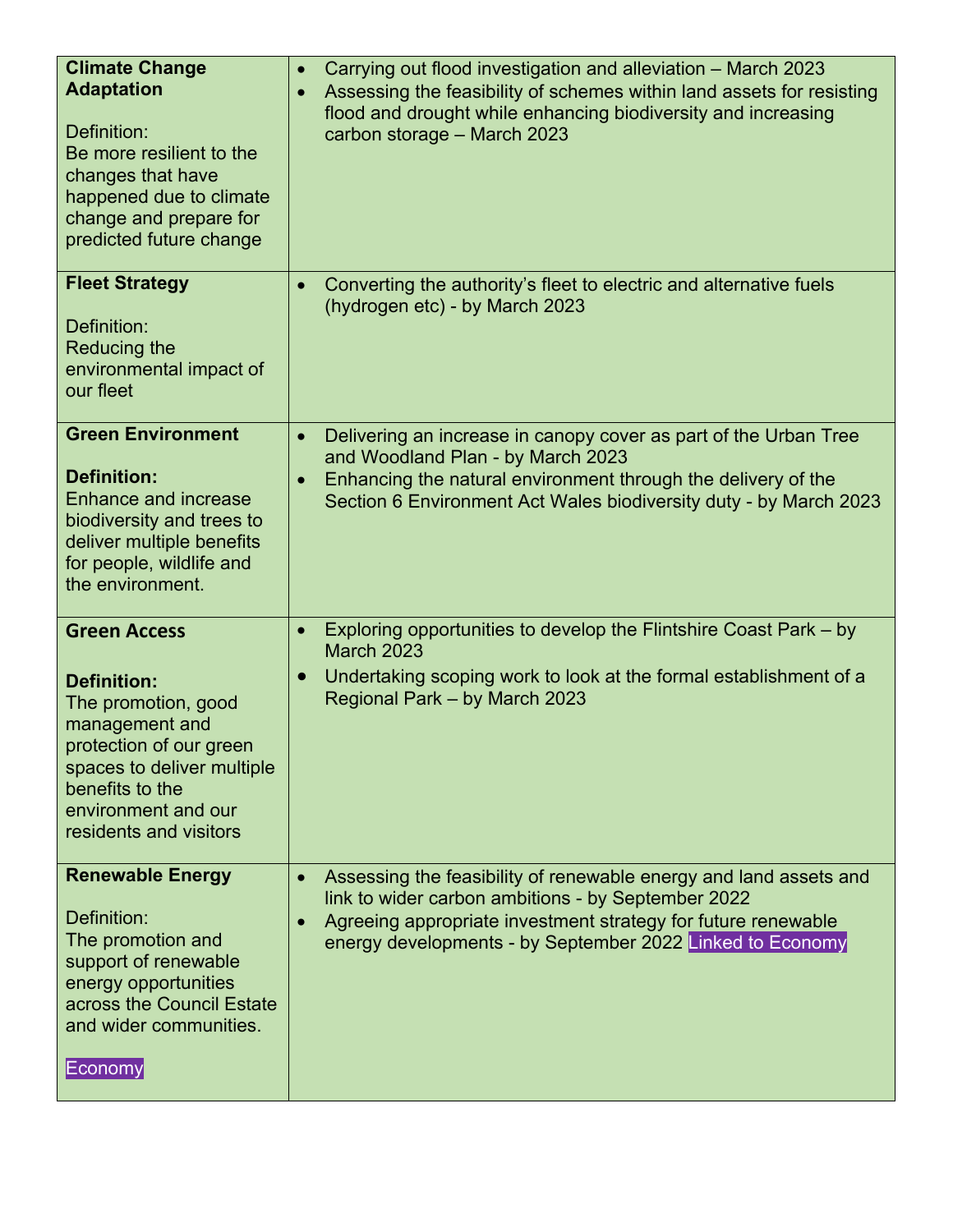| Promoting the use of public transport through the further<br>development of the Council's core bus network - by March 2023<br><b>Linked to Economy</b><br>Promoting active travel and further develop the Council's cycleway<br>network - by March 2023 Linked to Personal and Community Well-<br>being<br>Promoting multi modal transport journeys and the development of<br>strategic transport hubs - by March 2023 Linked to Economy<br>Developing the County's electric car charging network - by March<br>$\bullet$<br>2023<br>Promoting active travel and further developing the County's walking<br>$\bullet$<br>and cycling network - by March 2023 Linked to Personal and<br><b>Community Well-being</b>                                                                                                                                                                                                                                                                                                                                                                                                                                                                           |
|----------------------------------------------------------------------------------------------------------------------------------------------------------------------------------------------------------------------------------------------------------------------------------------------------------------------------------------------------------------------------------------------------------------------------------------------------------------------------------------------------------------------------------------------------------------------------------------------------------------------------------------------------------------------------------------------------------------------------------------------------------------------------------------------------------------------------------------------------------------------------------------------------------------------------------------------------------------------------------------------------------------------------------------------------------------------------------------------------------------------------------------------------------------------------------------------|
| Achieving Welsh Government recycling targets - by March 2023<br>$\bullet$<br>Developing and extending the Standard Yard Waste & Recycling<br>$\bullet$<br><b>Transfer Station - by March 2023</b><br>Support and promote Re-Use and Repair initiatives in partnership<br>$\bullet$<br>with Refurbs Flintshire - by March 2023 Linked to Poverty, Linked to<br>Personal and Community Well-being, Linked to Education and<br><b>Skills</b><br>Promoting the option to reuse and repair unwanted items at<br>$\bullet$<br>Household Recycling Centres by partnering with local Charities or<br>social enterprises- by March 2023 Linked to Poverty, Linked to<br>Personal and Community Well-being, Linked to Education and<br><b>Skills</b><br>Working in partnership, actively support and engage with<br>$\bullet$<br>community led groups by developing environmental and recycling<br>initiatives - by March 2023 Linked to Poverty, Linked to Personal<br>and Community Well-being, Linked to Education and Skills<br>Support local businesses in their efforts to reduce their carbon<br>$\bullet$<br>footprint and become more resource efficient - by March 2023<br>Linked to Economy |
| <b>Economy</b>                                                                                                                                                                                                                                                                                                                                                                                                                                                                                                                                                                                                                                                                                                                                                                                                                                                                                                                                                                                                                                                                                                                                                                               |
| Enabling a sustainable economic recovery and growth                                                                                                                                                                                                                                                                                                                                                                                                                                                                                                                                                                                                                                                                                                                                                                                                                                                                                                                                                                                                                                                                                                                                          |
| Monitoring the health and vitality of town centres to support<br>$\bullet$<br>effective management and business investment decisions - by<br><b>March 2023</b><br>Encouraging and supporting investment in town centre properties to<br>$\bullet$<br>facilitate more sustainable uses - by March 2023 Linked to<br>Affordable and accessible housing<br>Improving the environment in town centres - by March 2023<br>$\bullet$                                                                                                                                                                                                                                                                                                                                                                                                                                                                                                                                                                                                                                                                                                                                                               |
|                                                                                                                                                                                                                                                                                                                                                                                                                                                                                                                                                                                                                                                                                                                                                                                                                                                                                                                                                                                                                                                                                                                                                                                              |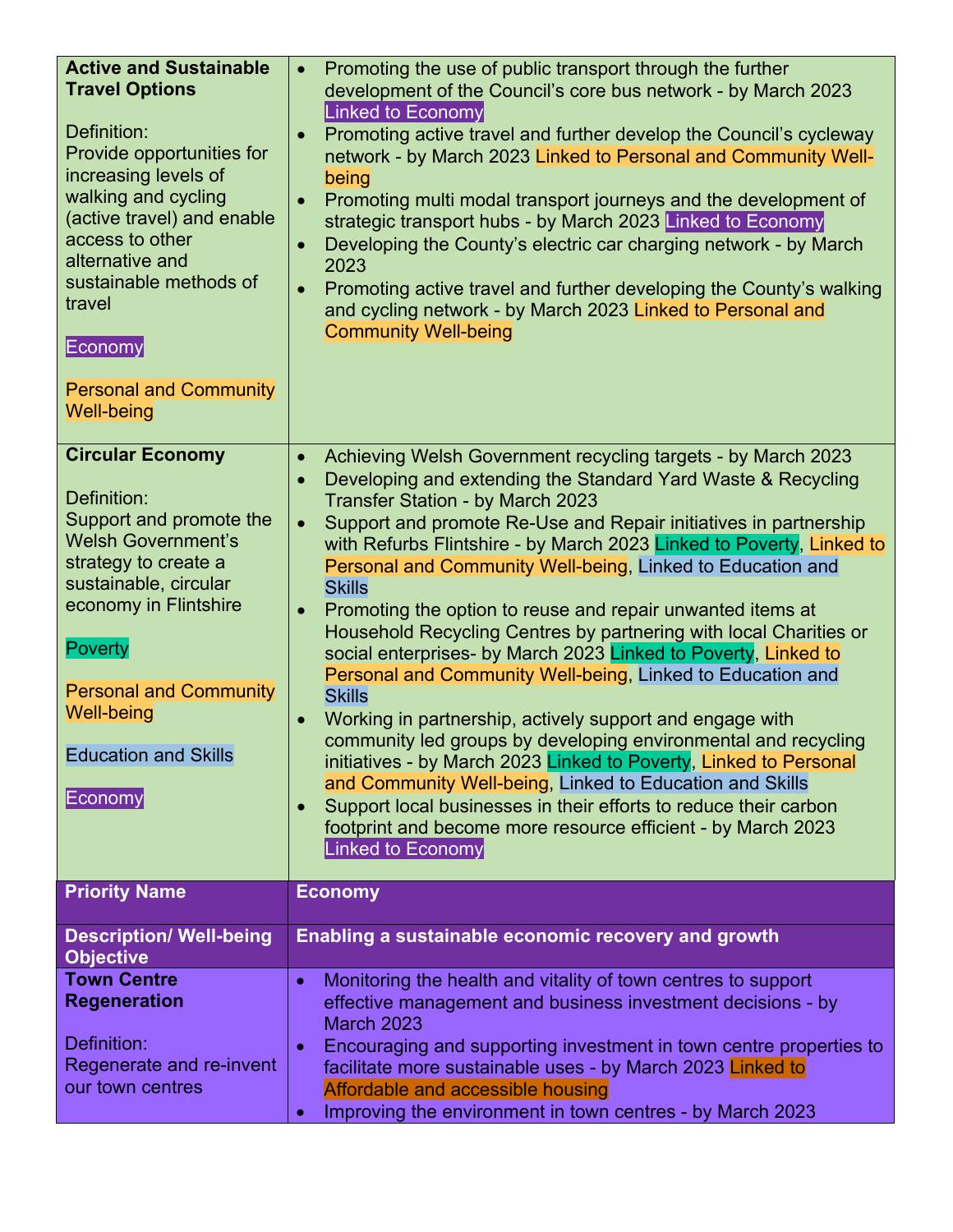| <b>Personal and Community</b><br><b>Well-being</b><br><b>Affordable and accessible</b>                                                                                                                                                                       | Supporting the growth of community enterprises in town centre<br>$\bullet$<br>locations - by March 2023                                                                                                                                                                                                                                                                                                                                                                                                                                                                                                                                                                                                                                                                                                                                                                                                                                                                                                                                                                         |
|--------------------------------------------------------------------------------------------------------------------------------------------------------------------------------------------------------------------------------------------------------------|---------------------------------------------------------------------------------------------------------------------------------------------------------------------------------------------------------------------------------------------------------------------------------------------------------------------------------------------------------------------------------------------------------------------------------------------------------------------------------------------------------------------------------------------------------------------------------------------------------------------------------------------------------------------------------------------------------------------------------------------------------------------------------------------------------------------------------------------------------------------------------------------------------------------------------------------------------------------------------------------------------------------------------------------------------------------------------|
| housing                                                                                                                                                                                                                                                      |                                                                                                                                                                                                                                                                                                                                                                                                                                                                                                                                                                                                                                                                                                                                                                                                                                                                                                                                                                                                                                                                                 |
| <b>Business</b><br>Definition:<br><b>Enable business</b><br>continuity and encourage<br>appropriate investment<br><b>Green Society and</b><br>Environment                                                                                                    | Engaging town centre small businesses and improve support<br>$\bullet$<br>packages available to them - by March 2023<br>Supporting small and/or local businesses to engage with public<br>$\bullet$<br>sector procurement opportunities - by March 2023<br>Engaging small businesses and improve support packages<br>$\bullet$<br>available to them - by March 2023<br>Supporting recovery of the County's street and indoor markets - by<br>$\bullet$<br><b>March 2023</b><br>Supporting growth of the local and regional food and drink business<br>$\bullet$<br>sector through marketing and collaborative projects - by March<br>2023<br>Supporting recovery of the tourism and hospitality sectors and<br>$\bullet$<br>rebuild confidence in the industry - by March 2023<br>Increasing the scale and impact of the social business sector - by<br>$\bullet$<br><b>March 2023</b><br>Supporting local businesses in their efforts to reduce their carbon<br>footprint and become more resource efficient - by March 2023<br><b>Linked to Green Society and Environment</b> |
| <b>Transport Connectivity</b><br>Definition:<br>Develop and promote<br>effective transport<br>connectivity while<br>supporting recovery and<br>economic growth<br><b>Poverty</b><br><b>Green Society and</b><br>Environment<br><b>Digital Infrastructure</b> | Developing and delivering transport infrastructure improvements as<br>$\bullet$<br>part of North Wales Metro programme and the Council's Integrated<br>Transport Strategy - by March 2023 Linked to Green Society and<br>Environment<br>Ensuring Flintshire strategic transport priorities are well-represented<br>$\bullet$<br>in the Regional Transport Plan from the forthcoming Corporate Joint<br>Committee development - by March 2023 Linked to Green Society<br>and Environment<br>Starting delivery of the local plans within North Wales Growth Deal<br>$\bullet$                                                                                                                                                                                                                                                                                                                                                                                                                                                                                                     |
| <b>Definition:</b><br>Ensure the digital<br>networks facilitate and<br>support recovery and<br>growth                                                                                                                                                        | for digital infrastructure - by March 2023<br>Connecting further rural communities to improved digital<br>$\bullet$<br>infrastructure - by March 2023                                                                                                                                                                                                                                                                                                                                                                                                                                                                                                                                                                                                                                                                                                                                                                                                                                                                                                                           |
| <b>Local Development</b><br><b>Plan (LDP) Targets</b>                                                                                                                                                                                                        | Ensuring timely adoption of the LDP once Inspector's Report<br>$\bullet$<br>received - by December 2022                                                                                                                                                                                                                                                                                                                                                                                                                                                                                                                                                                                                                                                                                                                                                                                                                                                                                                                                                                         |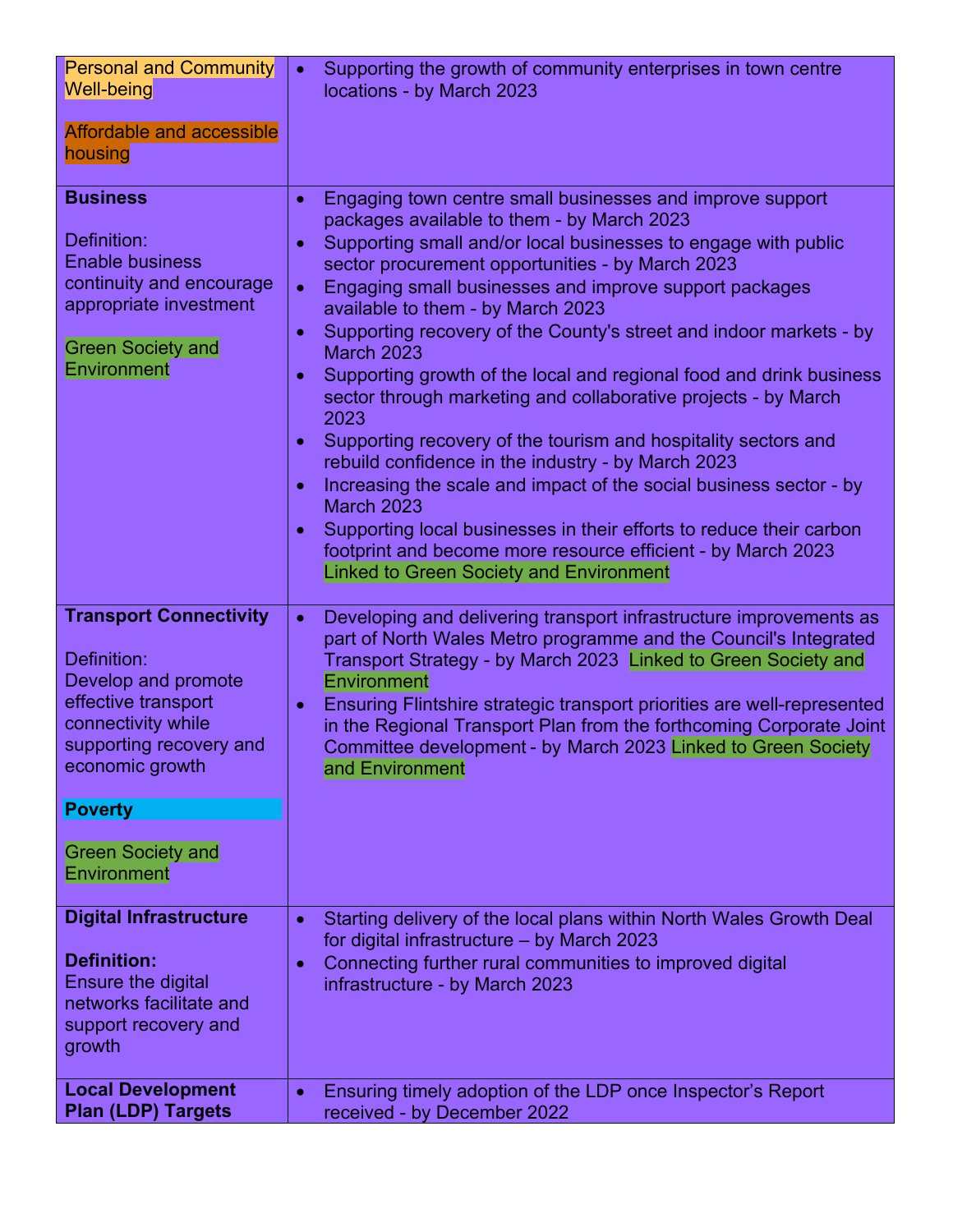| Definition:<br><b>Achieve LDP policy</b><br>objectives for growth,<br>protection and<br>enhancement                                                                          | Monitoring overall Plan performance via the Annual Monitoring<br>$\bullet$<br>Report (AMR) and submit to Welsh Government - by March 2023<br>Maintaining and updating the LDP housing trajectory in line with<br>$\bullet$<br>planning decisions made - by March 2023<br>Making decisions at Planning Committee in line with the adopted<br>$\bullet$<br>LDP - by March 2023<br>Referencing the LDP growth strategy in early work on a North<br>$\bullet$<br>Wales Strategic Development Plan (SDP) - by March 2023                                                                                               |
|------------------------------------------------------------------------------------------------------------------------------------------------------------------------------|-------------------------------------------------------------------------------------------------------------------------------------------------------------------------------------------------------------------------------------------------------------------------------------------------------------------------------------------------------------------------------------------------------------------------------------------------------------------------------------------------------------------------------------------------------------------------------------------------------------------|
| <b>Spending money for the</b><br>benefit of Flintshire<br>Definition:<br>Grow our local economic<br>vitality through social<br>value commitments and<br>procurement strategy | Continuing to generate social value outcomes through the Council's<br>$\bullet$<br>procurement activities - By March 2023<br>Supporting supply chain partners to convert their social value<br>$\bullet$<br>offerings through procurement commitments, into real and tangible<br>benefits - By March 2023<br>Reviewing the Social Value Strategy to ensure broader social value<br>$\bullet$<br>commitments can be achieved - By March 2023<br>Generating local spend to support economic growth through the<br>$\bullet$<br>inclusion of social value measures in procurement activity - By<br><b>March 2023</b> |
| <b>Reducing worklessness</b><br>Definition:<br>Work with our partners to<br>support individuals to<br>gain employment<br><b>Poverty</b>                                      | Co-ordinating a multi-agency approach to support businesses to<br>$\bullet$<br>recruit people from disadvantaged groups - by March 2023 Linked<br>to Poverty<br>Delivering mentoring and wider support programmes to assist<br>$\bullet$<br>disadvantaged people to re-engage with the labour market - by<br>March 2023 Linked to Poverty                                                                                                                                                                                                                                                                         |
| <b>Priority Name</b>                                                                                                                                                         | <b>Personal and Community Well-being</b>                                                                                                                                                                                                                                                                                                                                                                                                                                                                                                                                                                          |
| <b>Description/ Well-being</b><br><b>Objective</b>                                                                                                                           | Supporting people in need to live as well as they can                                                                                                                                                                                                                                                                                                                                                                                                                                                                                                                                                             |
| <b>Independent Living</b><br>Definition:<br>People will be supported<br>to live as independently<br>as possible through the<br>right type of support,<br>when they need it.  | Developing a plan to provide additional placements for step down<br>$\bullet$<br>care within our in house provision - by March 2023<br>Continuing to grow the Microcare market, utilising one Development<br>$\bullet$<br>Officer post – by March 2023<br>Developing an Early Years Strategy to ensure that all our children<br>$\bullet$<br>ages 0-7 have the best possible start in life and are able to reach<br>their full potential -by March 2023<br>Plan for the relocation of Tri Ffordd supported employment project<br>$\bullet$<br>to a central site in Mold by March 2023                             |
| <b>Safeguarding</b><br>Definition:<br>Implement and promote<br>the new safeguarding                                                                                          | Continuing to promote the corporate e-learning package – by March<br>$\bullet$<br>2023<br>Preparing for the implantation of the new Liberty Protect Safeguard<br>$\bullet$<br>procedures - by March 2023                                                                                                                                                                                                                                                                                                                                                                                                          |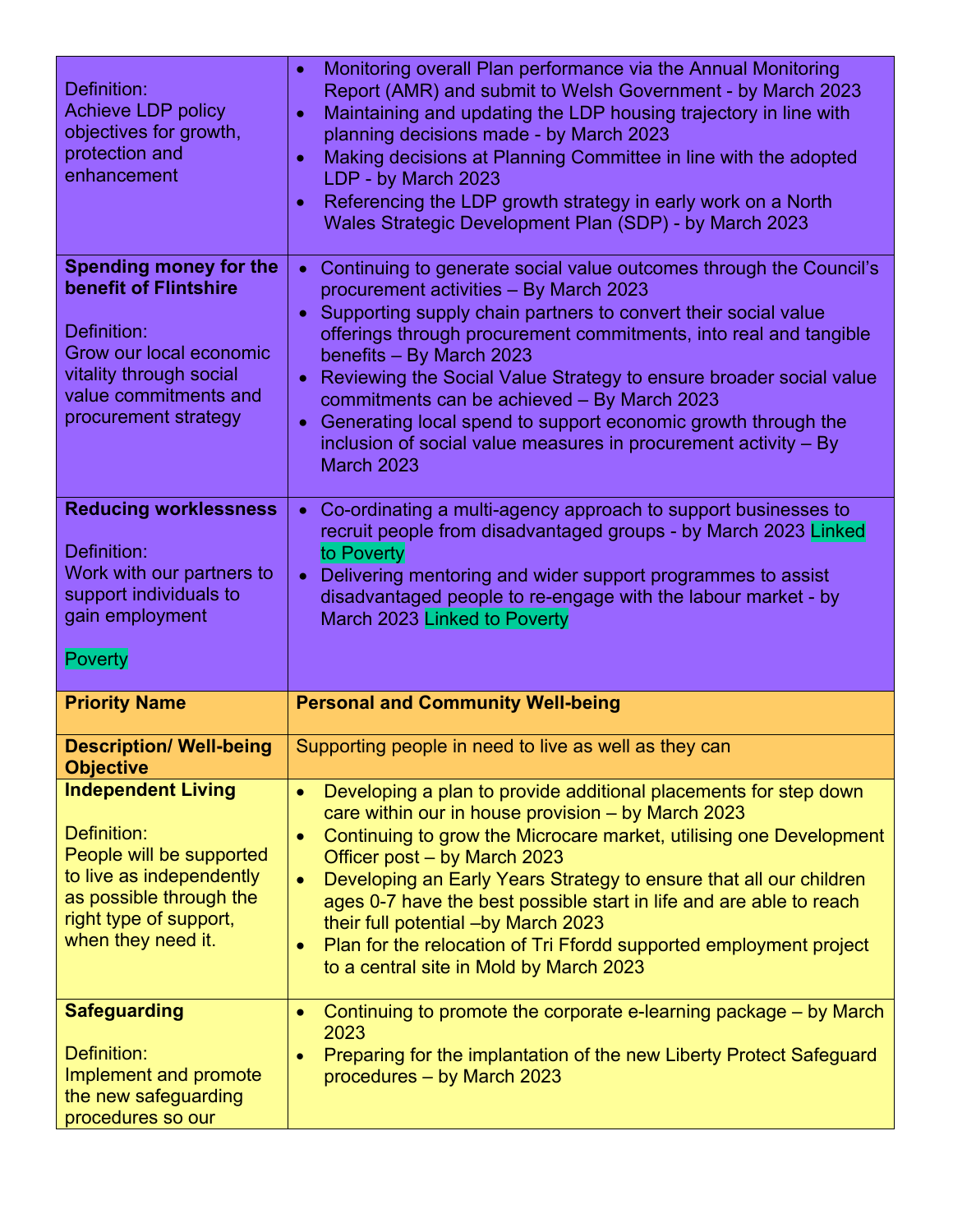| employees understand                                                                                     |                                                                                                                                                                                                                                                                                                                                                                                                          |
|----------------------------------------------------------------------------------------------------------|----------------------------------------------------------------------------------------------------------------------------------------------------------------------------------------------------------------------------------------------------------------------------------------------------------------------------------------------------------------------------------------------------------|
| how they can help                                                                                        |                                                                                                                                                                                                                                                                                                                                                                                                          |
| safeguard people in the                                                                                  |                                                                                                                                                                                                                                                                                                                                                                                                          |
| community                                                                                                |                                                                                                                                                                                                                                                                                                                                                                                                          |
| <b>Direct Provision to</b><br>support people closer<br>to home<br>Definition:<br>The services we provide | Setting up a registered Children's Home to help avoid the need for<br>$\bullet$<br>residential placements outside Flintshire - by March 2023<br>Continuing to growing our in-house homecare service to support<br>$\bullet$<br>more people to live at home - by March 2023<br>Continuing to growing our in-house fostering service to support<br>$\bullet$<br>more looked after children - by March 2023 |
| so people can access the<br>support they need in their<br>local community                                | Developing an action plan for the progression of the advocacy<br>priority - by March 2023                                                                                                                                                                                                                                                                                                                |
| <b>Local Dementia</b><br><b>Strategy</b>                                                                 | Establishing a Dementia Strategy Implementation Group, to include<br>representation from people with lived experience – by March 2023                                                                                                                                                                                                                                                                    |
| Definition:<br>Continuing to improve the<br>lives of people living with<br>dementia in Flintshire        |                                                                                                                                                                                                                                                                                                                                                                                                          |
| A well-connected, safe                                                                                   | Protecting residents and our environment from pollution and other<br>$\bullet$                                                                                                                                                                                                                                                                                                                           |
| and clean local                                                                                          | public health and safety hazards by achieving the Streetscene                                                                                                                                                                                                                                                                                                                                            |
| environment.                                                                                             | Standard - by March 2023                                                                                                                                                                                                                                                                                                                                                                                 |
| Definition:                                                                                              | Working in partnership, actively support and engage with<br>$\bullet$                                                                                                                                                                                                                                                                                                                                    |
| <b>Resilient communities</b>                                                                             | community led groups by developing Local Environmental Quality<br>initiatives - by March 2023 Linked to Green Society and                                                                                                                                                                                                                                                                                |
| where people feel                                                                                        | Environment                                                                                                                                                                                                                                                                                                                                                                                              |
| connected and safe                                                                                       | Working with two local communities to inform a long term vision and                                                                                                                                                                                                                                                                                                                                      |
|                                                                                                          | delivery plan for using the Flexible Funding Grant programme to                                                                                                                                                                                                                                                                                                                                          |
| <b>Green Society and</b>                                                                                 | achieve positive outcomes for people – by March 2023                                                                                                                                                                                                                                                                                                                                                     |
| <b>Environment</b>                                                                                       | Contributing to Public Health Wales' priorities through partnership<br>$\bullet$                                                                                                                                                                                                                                                                                                                         |
|                                                                                                          | working with Aura by:                                                                                                                                                                                                                                                                                                                                                                                    |
|                                                                                                          | Improving mental well-being and resilience – by March 2023<br>$\circ$<br>Promoting healthy behaviours - by March 2023                                                                                                                                                                                                                                                                                    |
|                                                                                                          | $\circ$<br>Securing a healthy future for the next generation $-$ by March<br>$\circ$                                                                                                                                                                                                                                                                                                                     |
|                                                                                                          | 2023                                                                                                                                                                                                                                                                                                                                                                                                     |
|                                                                                                          |                                                                                                                                                                                                                                                                                                                                                                                                          |
| <b>Priority Name</b>                                                                                     | <b>Education and Skills</b>                                                                                                                                                                                                                                                                                                                                                                              |
|                                                                                                          |                                                                                                                                                                                                                                                                                                                                                                                                          |
| <b>Description/ Well-being</b>                                                                           | <b>Enabling and Supporting Learning Communities</b>                                                                                                                                                                                                                                                                                                                                                      |
| <b>Objective</b>                                                                                         |                                                                                                                                                                                                                                                                                                                                                                                                          |
| <b>Educational</b>                                                                                       | Maintaining support for settings and schools with rollout of the<br>$\bullet$                                                                                                                                                                                                                                                                                                                            |
| <b>Engagement and</b>                                                                                    | revised curriculum for pupils from 3-16 which better prepares them                                                                                                                                                                                                                                                                                                                                       |
| <b>Achievement</b>                                                                                       | for their future lives and employment - by March 2023                                                                                                                                                                                                                                                                                                                                                    |
| Definition:                                                                                              | School employees continuing to access the GwE professional<br>$\bullet$<br>learning offer and engage in cluster working - by March 20023                                                                                                                                                                                                                                                                 |
|                                                                                                          |                                                                                                                                                                                                                                                                                                                                                                                                          |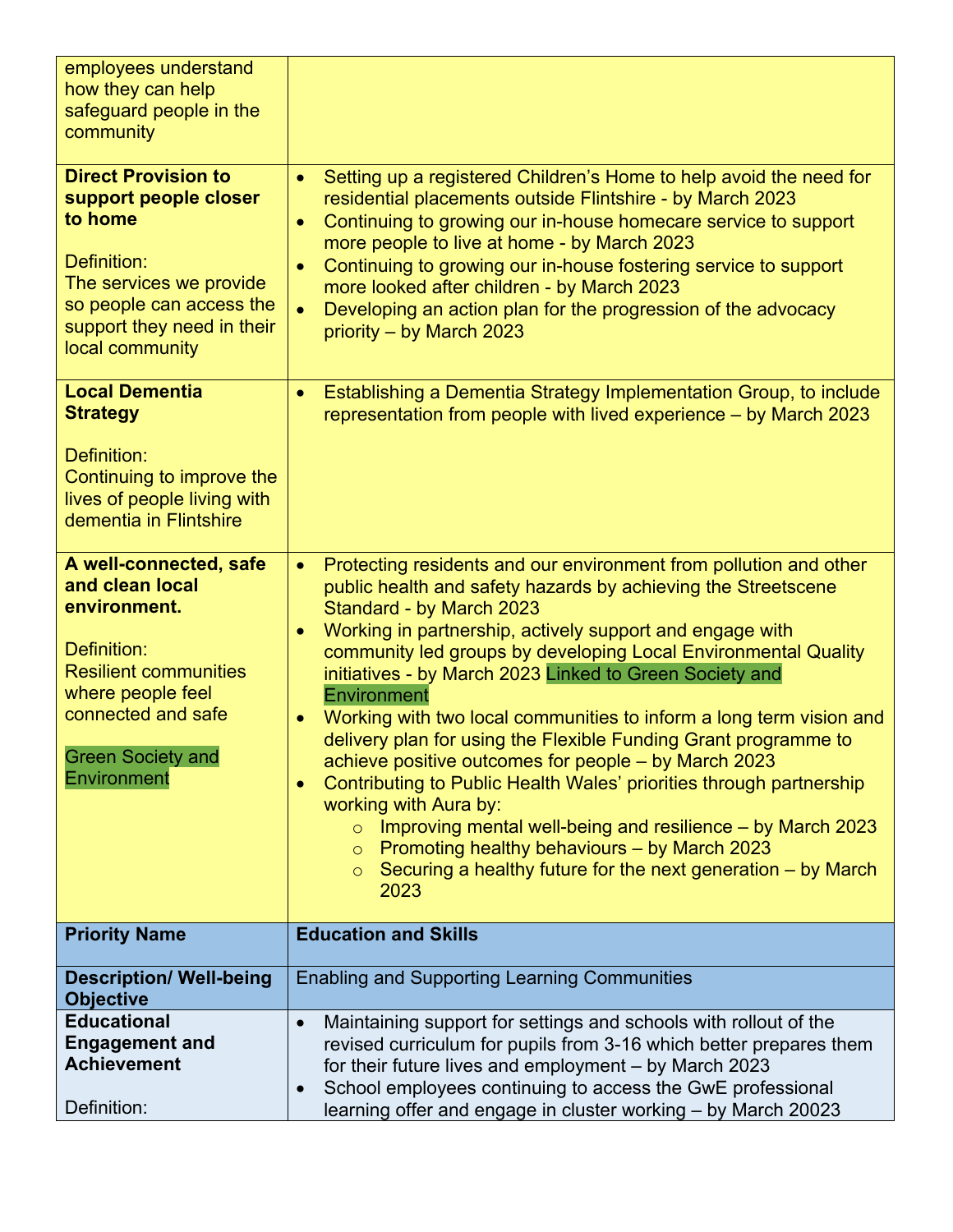| Providing diverse<br>learning opportunities to<br>support educational<br>achievement in schools<br>and communities                                                                                                                                      | Embedding the revised processes and procedures in relation to<br>attendance and exclusion, using data to better inform and target<br>interventions at both a pupil and school level - by March 2023<br>Working with schools to support development and implementation<br>$\bullet$<br>of flexible and bespoke educational packages to improve<br>attendance and engagement - by March 2023                                                                                                                                                                                                                                                                                                                                                                                                                                                                                                                                                                                                                                                                                                                                                                                                                                                                                        |
|---------------------------------------------------------------------------------------------------------------------------------------------------------------------------------------------------------------------------------------------------------|-----------------------------------------------------------------------------------------------------------------------------------------------------------------------------------------------------------------------------------------------------------------------------------------------------------------------------------------------------------------------------------------------------------------------------------------------------------------------------------------------------------------------------------------------------------------------------------------------------------------------------------------------------------------------------------------------------------------------------------------------------------------------------------------------------------------------------------------------------------------------------------------------------------------------------------------------------------------------------------------------------------------------------------------------------------------------------------------------------------------------------------------------------------------------------------------------------------------------------------------------------------------------------------|
| <b>Digital Learning</b><br><b>Opportunities</b><br>Definition:<br>Supporting education<br>engagement and<br>achievement through<br>proactive use of<br>accessible digital media<br><b>Poverty</b><br><b>Personal and Community</b><br><b>Well-being</b> | Supporting schools and wider education services to increase their<br>digital offer for children and young people - by March 2023<br>Upskilling employees within the Education & Youth Portfolio through<br>$\bullet$<br>access to the GwE professional learning offer and other appropriate<br>training opportunities - by March 2023<br>Embedding the delivery plan for Integrated Youth Services by<br>$\bullet$<br>maintaining focus on increased digital engagement- by March 2023<br>Continuing to increase the range of digital material hosted on the<br>$\bullet$<br>North East Wales Archive website and other digital services to<br>encourage greater participation - by March 2023<br>Continuing to monitor schools' provision for learners who are<br>$\bullet$<br>'digitally disadvantaged' - by March 2023<br>Supporting schools to maximise their available hardware via the<br>$\bullet$<br>national Hwb programme and to ensure sustainable funding plans<br>in place $-$ by March 2023<br>Increasing take-up of digital learning opportunities supported by<br>$\bullet$<br>Aura - by March 2023 Linked to Poverty<br>Providing community training for online learning platforms in a<br>partnership with Aura and Adult Community Learning - by March<br>2023 |
| <b>Learning Environments</b><br>Definition:<br>Creating aspirational and<br>flexible learning<br>environments                                                                                                                                           | Starting construction of the proposed 3-16 campus at Mynydd Isa -<br>$\bullet$<br>by March 2023<br>Consult on increasing capacity of Drury CP and Penyffordd CP<br>schools through the School Organisation Code - by March 2023<br>Commissioning a contractor and start design and development<br>process for Drury CP and Penyffordd CP - by March 2023<br>Seeking Council approval to progress Band B Wales Government<br>$\bullet$<br>21st Century Schools Investment Programme - by March 2023<br>Progressing the development of a new premises plan for the North<br>$\bullet$<br>East Wales Archive - by March 2023                                                                                                                                                                                                                                                                                                                                                                                                                                                                                                                                                                                                                                                         |
| <b>Learning Community</b><br><b>Networks</b><br>Definition:<br>Supporting our learning<br>communities to engage<br>and achieve through<br>extensive partnership<br>working unpinned by                                                                  | Continuing to consolidate the joint working between Flintshire<br>$\bullet$<br>County Council and Denbighshire County Council through the North<br>East Wales Archive to provide a sustainable and resilient service -<br>by March 2023<br>Developing the Delivery Plan for Adult Community Learning to<br>$\bullet$<br>increase engagement and improve skills within local communities -<br>by March 2023                                                                                                                                                                                                                                                                                                                                                                                                                                                                                                                                                                                                                                                                                                                                                                                                                                                                        |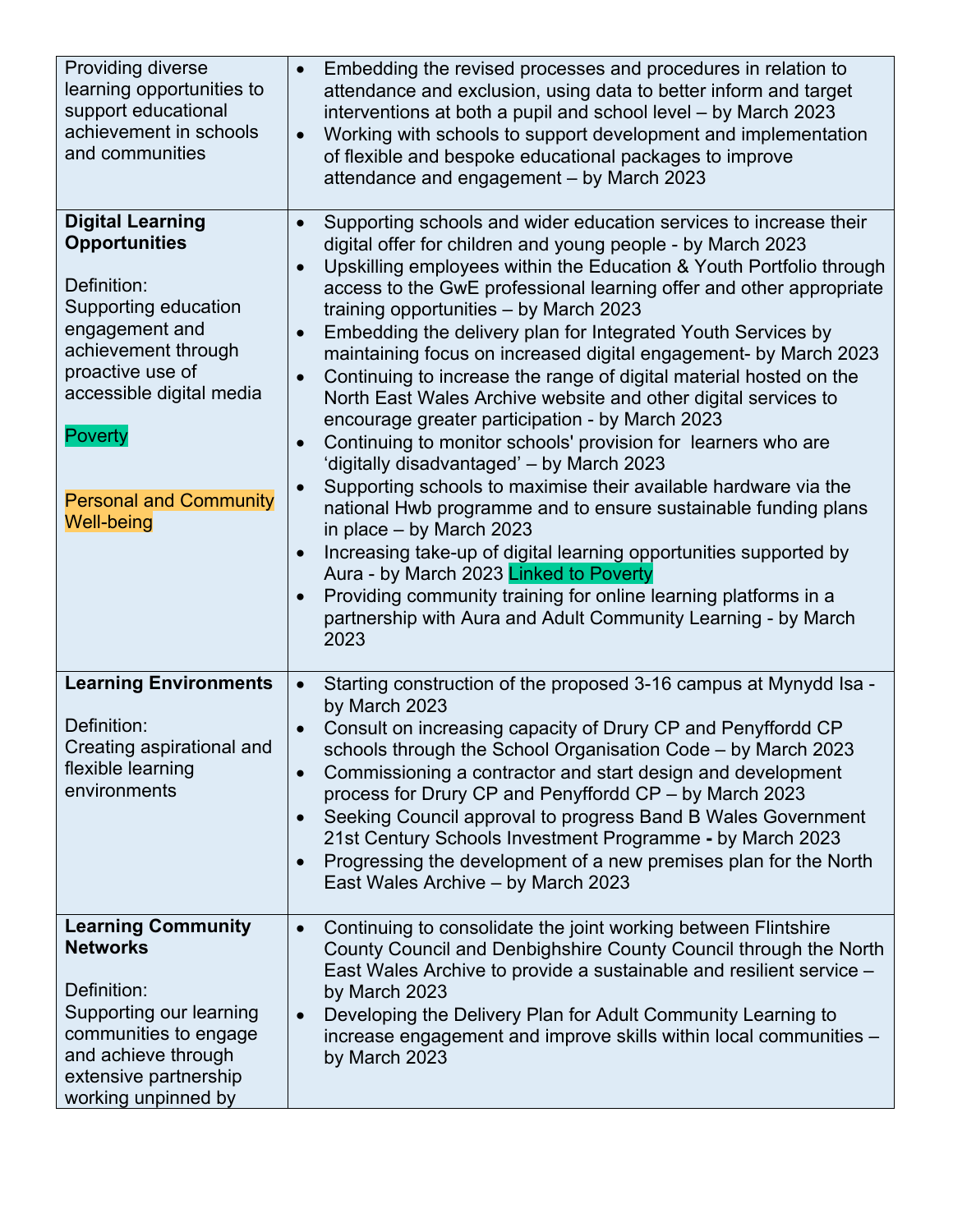| common safeguarding<br>practices<br><b>Personal and Community</b><br><b>Well-being</b>                                                                                                                                   | Developing a Supporting Learners strategy to increase levels of<br>$\bullet$<br>engagement and provide appropriate progression routes to further<br>engagement, study or employment - by March 2023<br>Expanding the adult learning offer to reflect national, regional and<br>$\bullet$<br>local priorities in order to provide the skills required through<br>partnership planning - by March 2023<br>Working with Adult Community Learning and Flintshire Learning<br>$\bullet$<br>Recovery & Wellbeing Network Partners to share best practice and<br>maximise opportunities for learning within the community with<br>opportunities to be available in all Aura libraries - by March 2023<br>Working in partnership with Open University Wales to support and<br>signpost library users to Open Learn courses and subsequent<br>learning pathways with Open Learn Champions in each library - by<br><b>March 2023</b><br>Working in partnership with Aura to provide Alternative Provision to<br>young people excluded from school to help gain meaningful<br>qualifications - by March 2023 |
|--------------------------------------------------------------------------------------------------------------------------------------------------------------------------------------------------------------------------|---------------------------------------------------------------------------------------------------------------------------------------------------------------------------------------------------------------------------------------------------------------------------------------------------------------------------------------------------------------------------------------------------------------------------------------------------------------------------------------------------------------------------------------------------------------------------------------------------------------------------------------------------------------------------------------------------------------------------------------------------------------------------------------------------------------------------------------------------------------------------------------------------------------------------------------------------------------------------------------------------------------------------------------------------------------------------------------------------|
| <b>Specialist Educational</b><br><b>Provision</b><br>Definition:<br><b>Extending local capacity</b><br>to support learners with<br>additional learning needs<br>(ALN)                                                    | Implementing Year two of the Transformation plan for children and<br>$\bullet$<br>young people with additional learning needs, in line with Welsh<br>Government legislation and associated guidance - by March 2023<br>Further defining and embedding the menu of outreach support and<br>$\bullet$<br>training to be offered to schools via Plas Derwen Pupil Referral<br>Unit - by March 2023<br>Developing a strategic proposal for the next phase of the Additional<br>$\bullet$<br>Learning Needs provision which increases the level of in-house<br>provision and seeks to reduce the reliance on out of county<br>provision – by March 2023                                                                                                                                                                                                                                                                                                                                                                                                                                                |
| <b>Welsh Education</b><br><b>Strategic Plan (WESP)</b><br>Definition:<br>Working with schools and<br>partners to support the<br><b>Welsh Government's</b><br>strategy to enable one<br>million Welsh speakers<br>by 2050 | Continuing to increase capacity and take up of Welsh medium<br>$\bullet$<br>education to achieve Welsh Government targets - by March 2023<br>Continuing to improve Welsh language skills of employees in<br>$\bullet$<br>schools to more effectively support learners and the delivery of the<br>curriculum - by March 2023<br>Providing targeted support and intervention to schools to raise<br>$\bullet$<br>standards and promote bilingualism - by March 2023<br>Extending the range of youth services delivered bilingually to<br>$\bullet$<br>encourage young people to retain and use their Welsh language<br>skills into early adulthood - by March 2023<br>Embedding the role of the Integrated Youth Provision Welsh<br>$\bullet$<br>language coordinator - by March 2023<br>$\circ$ Ensuring all digital and face to face youth and play provision<br>has an increasing bilingual offer which supports the<br>expansion of the Council's Welsh Language immersion<br>programme - by March 2023                                                                                         |
| <b>Well-Being</b><br>Definition:<br>Working with schools and<br>partners to provide                                                                                                                                      | Rolling out the National Framework for Embedding a Whole School<br>$\bullet$<br>Approach to Emotional Health and Wellbeing in all Flintshire<br>schools - by March 2023<br>Supporting all secondary schools to complete the School Health<br>$\bullet$<br>Research Network survey in 2022                                                                                                                                                                                                                                                                                                                                                                                                                                                                                                                                                                                                                                                                                                                                                                                                         |